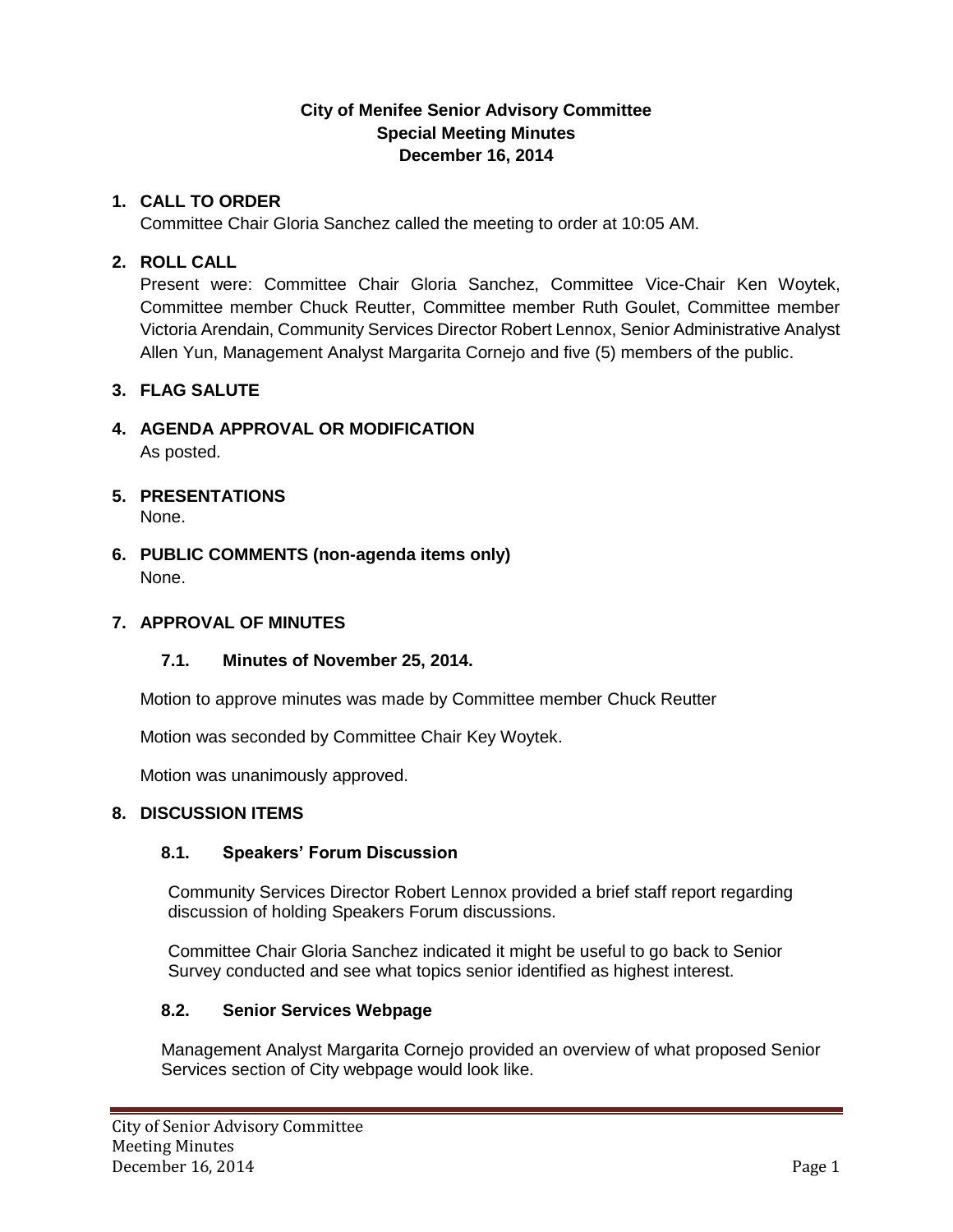Committee reviewed and requested some minor changes, including additional link to Senior Advisory Committee (SAC) subpage, and Senior Events be updated to state Senior Events and Calendar.

#### **8.3. Strategic Planning Workshop (cont.)**

 $\triangleright$  Priority and Goal Setting

No action taken.

#### **9. COMMUNITY SERVICES DIRECTOR COMMENTS**

Community Services Director Robert Lennox provided Committee with a copy of the Senior Advisory Committee Meetings flyer. Director Lennox also provided update on the proposed Park Master Plan.

Committee member Ruth Goulet asked what was planned for future in terms of centers.

Director Lennox indicated while not a lot has been identified, but explained how Park Master Plan process would fit in analysis of centers.

Councilman Greg August indicated while there will be a cost associated with the Park Master Plan, it is important to helping understand long-term goals.

Director Lennox also provided update on Christmas Tree Lighting event outcome and thanked everyone who attended and participated.

#### **10. COMMITTEE MEMBER COMMENTS**

Committee Chair Sanchez thanked committee members that attended Christmas Tree Lighting event, and requested committee members provided Director Lennox with availability for caregiver ordinance workshop.

Committee member Arendain asked if a formal letter introducing the committee could be drafted so that committee could use when reaching out to community.

Committee Chair Sanchez requested staff draft a letter of introduction for committee members to present to HOA/community.

Committee member Chuck Reutter stated he would like to have meeting published on Menifee 24/7.